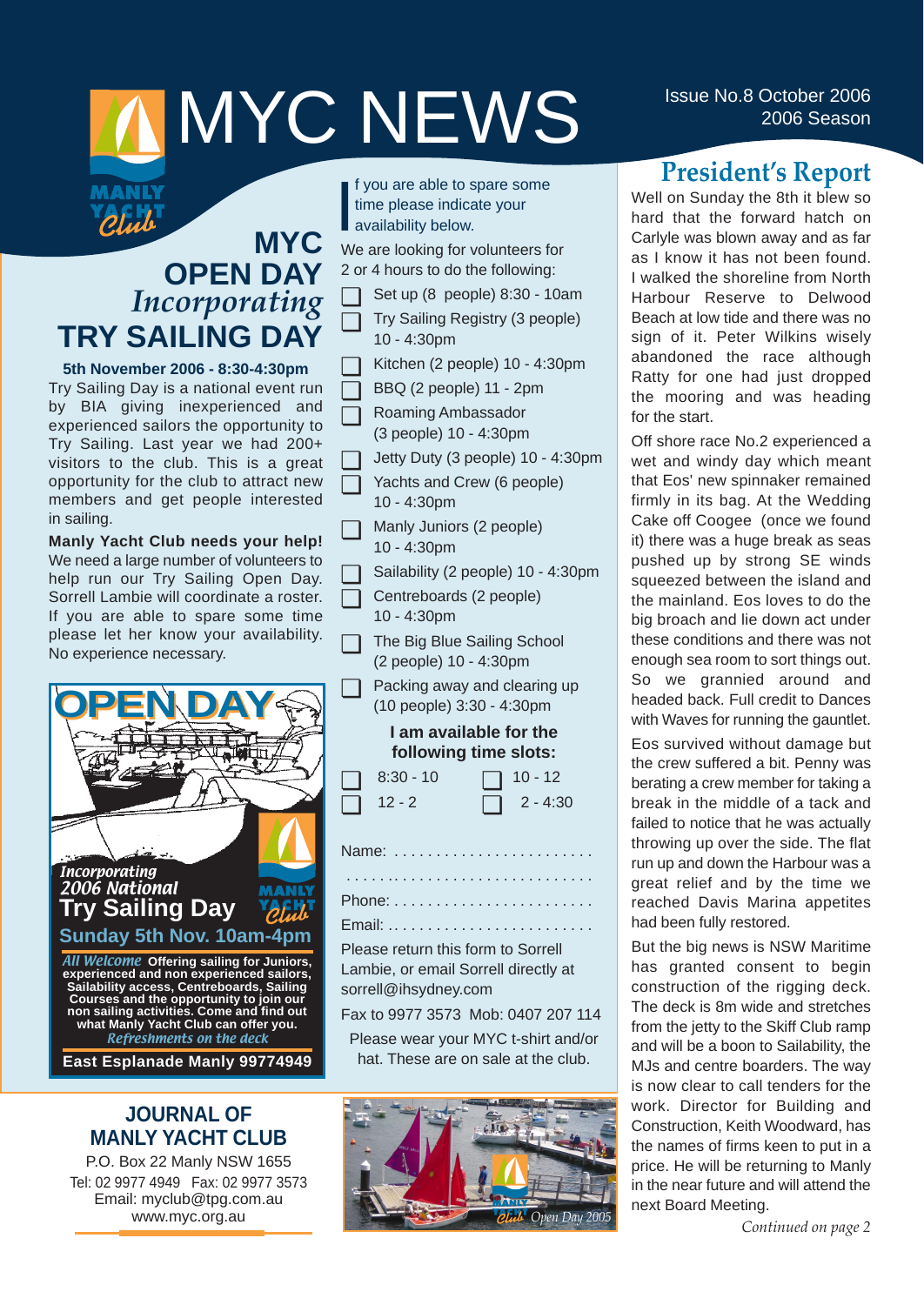#### *Continued from page 1*

Sailability, richer by almost \$20,000 thanks to the Master Builders Golf Day, is pushing hard to complete the accessible toilet and now it has the funds to make it happen. Sailability has set up its own design team to provide a detailed specification for the specialist fittings. Club Captain Robert Steffens is seeking quotes to repair the sea wall and provide additional support for the end wall of the building.

There is a proposal to hold the 2009/10 14 Foot World Championships in Manly with MYC being the race head quarters. Stewart Vickery, the National President of the Australian International 14' Sailing Council Inc. and Kate Cooper, NSW President addressed the Board on 9 October 2006. It seems appropriate that MYC, once known as the 14 ft Sailing Club with the famous Manly Graduate, should host such an international event.

The Board agreed to support the proposal, however, there are a lot of other organisations involved so it is by no means a forgone conclusion.

> **50th Birthday Party for EOS**

**When 11 November 2006 Where Davis Marina Time 12.30 onwards**

**EOS will be berthed at the workberth and onboard there will be a birthday cake, champagne and photographs of her being built**

**The Marina BBQ will be available so bring something for lunch. All members of the club are most welcome to inspect the oldest yacht in the Club and enjoy a glass of bubbly. If you haven't time for a BBQ just drop in anyway**





**THE MAX I WORLDS IN SARDINIA** were held this year from the 3rd - 9th September. Forty six yachts took part in five classes, and I was lucky enough to be mid bow of the 94 foot Wally yacht Magic Carpet 2. We had nine yachts competing in our class, with lengths ranging from 77 - 120 feet. The first three days of the regatta ran one race per day of roughly 35 miles around the islands north of Porto Cervo, day four was a lay day, day five featured two races, both windward leeward, and day six a final windward leeward of twenty miles to decide the championship. Winds were light and very shifty at the start of the week, growing to seventeen knots on the final day, generating a lot of noise as the fleet lined up on the line luffing to secure their position a minute from the gun. The crew on Magic Carpet were English, Scottish, Italian, Kiwi, French Dutch and Australian, drawn from America's cup and Volvo yachts. Our tactician was the Scot, and as my Father was born in Edinburgh it fell to me to translate the calls & sail changes from the back of the boat to the Italians and French at the mast! Our scorecard read 2, 1, 4, 1, 2, 1, winning the championship well ahead of the opposition. This was a particularly sweet victory for Sir Lindsey Owen Jones the owner and helmsman, as two years ago Magic Carpet was fourth, and last year the rig broke during one of the final races. At the dinner following the prizegiving I thanked the guys on the bow for allowing me to once again "breathe the rarefied air foredeck crew live on", but felt sure they only let me forward of the mast because I reminded them of their grandfather.

> More information and photographs of this class at www.wally.com and www.yccsmaxi.com



*The yacht club at Porto Cervo from the top of Magic Carpet's 120 foot rig*

*Winner are grinners....Sir Lindsey Owen Jones (owner and helm) Danny Gallichan (Skipper) and ancient foredeck hand (Blue), after the prize giving at the yacht club in Porto Cervo.*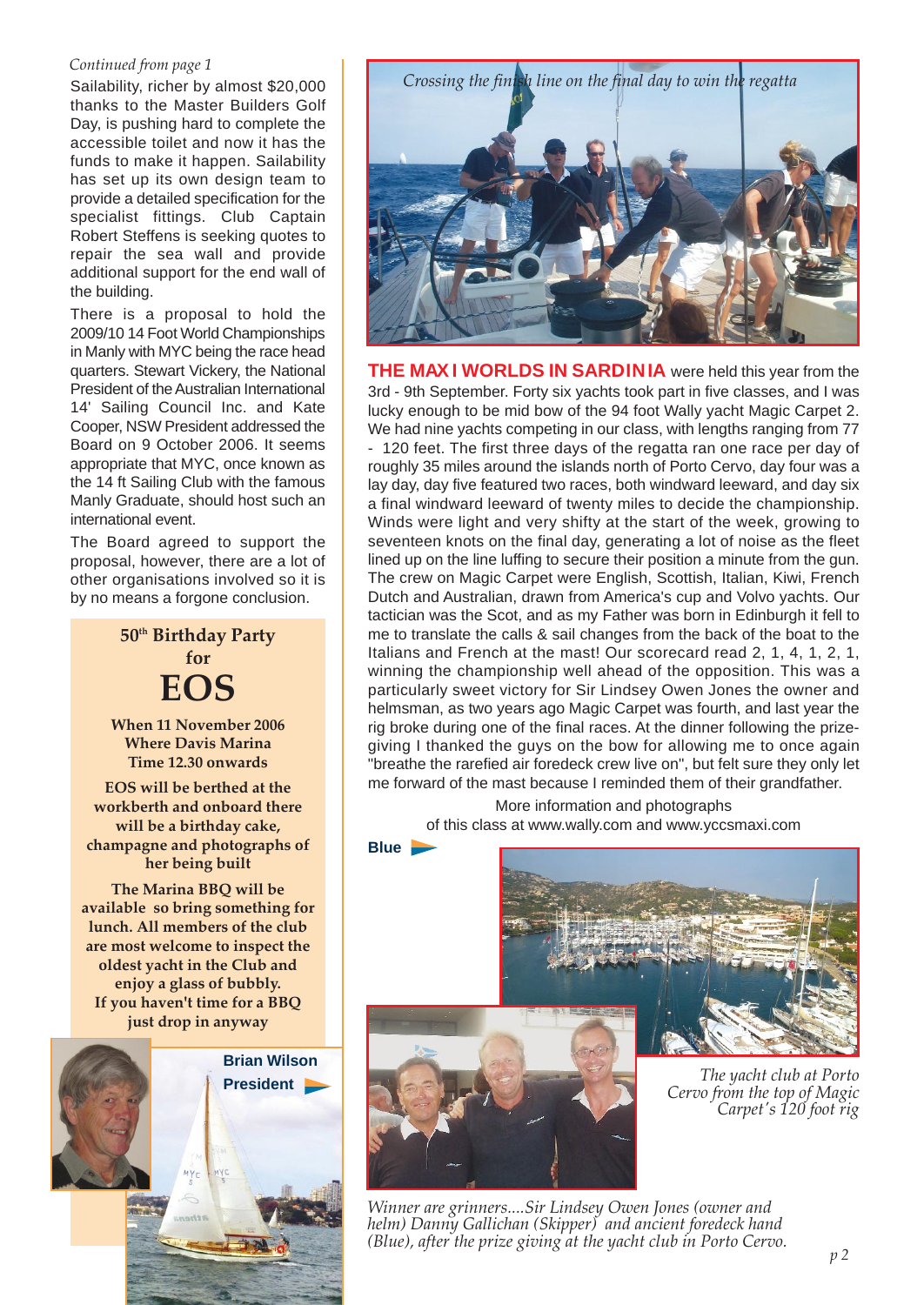

Another rough day at the office,<br>for our fleet that competed<br>on Seturday (20/00/06), A glass to for our fleet that competed in the second offshore race on Saturday (30/09/06). A close to a record number of yachts (8) started the race in what looked like great conditions for sailing. The winds were from the S/SE at about 15knots, clear sunny skies and warm temperatures. Unfortunately, the bureau's forecast for that particular day was rather accurate and, as predicted by them, the wind started to build late morning and close to the warning signal, gusting at times to 20knots.

There were a number of problems early on in the race; 5min before the start the shackle holding the mainsheet to the traveler car came undone on Morna; the fix was swift and she just made the start. Crow Bar lost her jib 10min into the race, with the sail detaching itself from the forestay. They quickly resumed racing, after changing down to a smaller one.

The wind was still building and 20min into the race some gusts were reaching 25knots. Dances with Waves took a short detour to change down the headsail and San Toy sailed towards Balmoral, into more sheltered waters to reef her sail.

With the building wind so followed the state of the seas. After sailing across the Sound in choppy but relatively "smooth" water (ignoring the whitecaps), the fleet was met by very confused, steep and quite messy waves just outside the Heads; some waves reaching 3- 4m in height. Just about everyone got drenched a number of times even before getting abeam of Macquarie lighthouse.

About 60min into the race most skippers decided that the fun factor for this race was somewhat lower than the desired level and the probability of damage higher than acceptable. As a result the list of yachts retiring started to grow quite quickly.

Two Can and Morna managed about 2.5nm passed the Heads before turning back, San Toy, now with two reefs in her sail, was spotted sailing very smoothly through the swell going out to sea, but they too turned around shortly after.

In the end, only two skippers refused to join the rest of us early in the comfort of a bar or the Davis Marina and battled the elements all the way completing the race; Jim Thomas with his crew on Dances with Waves and, none other than, our fearless president Brian Wilson and his crew on EOS. It took Dances with Waves around 2h to reach the Wedding Cake Island and about half that time to come back. Jim reported reaching close to 11knots on the way back with no kite up. The rounding of the island off Coogee was also a little dicey with steep waves surrounding the island and the boat almost continuously surfing through the relatively narrow channel. Coming back into the harbour seemed like sailing into another dimension, even though the whitecaps were visible just about everywhere.

Again, our handicapper did an outstanding job to get the two yachts, after approximately 4h of racing, to within 3min of each other on corrected times. The final results show Dances with Waves winning the race with EOS coming second; congratulations to Jim, Brian and their respective crews for completing this most challenging race. Thank you also to our started David Parle and Janette for allowing us the use of the Davis Marina before and after the race. See you all on the 14th January 2007 for the next (almost guaranteed to be calm) race in the series. **Greg Zyner**

#### **Commodore's Report**

It's Sunday afternoon after the abandonment of racing of the Cumberland Cup race 1 - what a wild day! Thanks to Peter and the Slangivar crew for setting up the starting line, Mary for manning the radio and new members Michael and Marise; who came with their own support boat using it as a tender service for those boats at MYC who didn't have the strength to row out to their trusty vessels - you can come again! Michael and Marise are also available as crew for twilights and the odd Sunday race so…get acquainted.

Because the race was cancelled, we didn't get to use the newly painted triangles at the finish line - thank you Bruce Hitchman for giving them a facelift - I believe they are highly visible, even from North Harbour.

Speaking of crewing; elsewhere in this newsletter you'll find some, hopefully, useful hints for finding crew or crew positions.

The windy day put paid to the centreboard fleet racing but gave Iain and I a chance to set up TopYacht so that future results can be loaded directly to the web site.

The Manly Juniors also had a good rollout but again, couldn't take to the water due to the windy conditions - Richard, you're not praying hard enough to the weather gods. Hopefully we'll see an improvement after the school holidays.

NSW Maritime has once again granted us an Aquatic Licence. For those not aware, any activity on the water is governed by NSW Maritime who allow us to use our harbour for an annual fee. Each year, we complete enormous amounts of paperwork, proving who we are; what activities we will be undertaking; when and where. A letter recently sent to the club from NSW Maritime expresses concern with the conduct of sailing vessels competing in races under Aquatic Licences and has directed clubs to inform members of their obligations while racing and the penalties that can be incurred by both the Master of the vessel and the Aquatic Licensee. Excerpts of the letter have been reproduced elsewhere in this news letter. NSW Maritime's main concern is with sailing vessels impeding the passage of large ships and ferries and to this end have included a "Big Ship - Small Boats" video to be shown to all club members. Members are reminded to be aware of ferry timetables when starting/finishing races, particularly the Twilights.

**First aid courses are coming up in October, so I'll see some of you there.** 

**Happy sailing, Maz**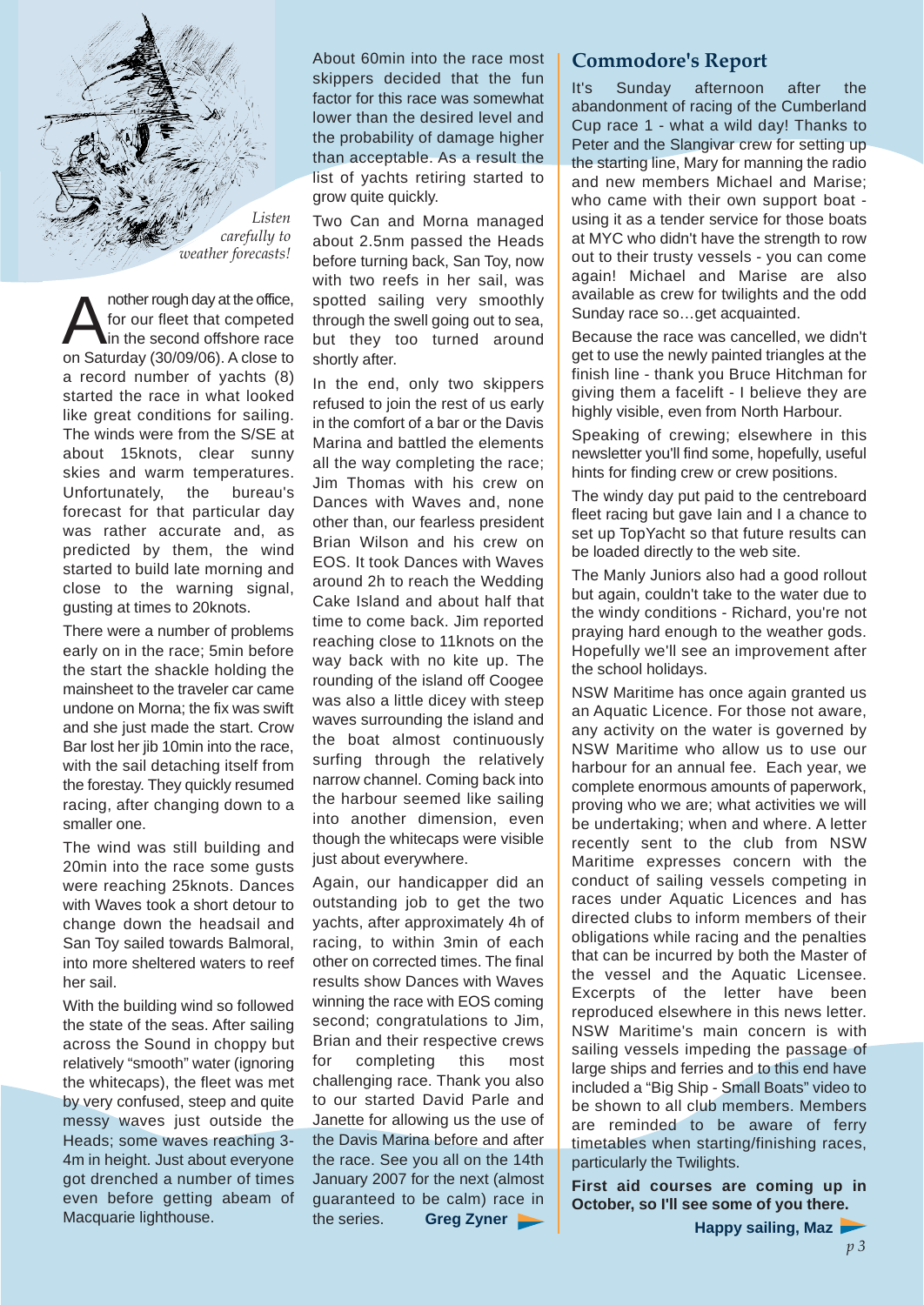#### **Where's the Ferry?**

With the incident involving a river cat and a skiff this month and the notification received from NSW Maritime, here is a timely reminder to be aware of ferries and shipping in the harbour.

Large ships are severely restricted in their ability to manoeuvre and are unable to stop quickly. Some are restricted to navigation only within the confines of a narrow navigation channel due to their draft. The Masters of vessels should be aware that the pilot of some larger ships can not see a vessel that is less that one nautical mile ahead of the ship.

The "Big Ships - small boats" video provided by NSW Maritime gives the following advice:

- 1. Recreational boats both power and sail should keep well clear of large vessels and ferries. They are difficult to manoeuvre.
- 2. Do not cross ahead of large vessels or ferries unless well ahead.
- 3. Do not cross too close astern of a large vessel or ferry (there could be someone coming from the other side).
- 4. Stay away from the lee side of ships because there is an enormous wind shadow that will becalm you.
- 5. As a general rule, yachties should know that in a race you may not only incur penalty points if you are seen to impede the passage of a commercial vessel, you can also be charged with negligent navigation.
- 6. Always keep to the starboard side of the channel.
- 7. Do not cross a channel if you are going to impede the vessel which has to use the channel.



The club will try to obtain

additional copies of the video for club members to borrow. We will also attempt to schedule screenings of this video after races and at Try Sailing in November. Manly Ferry timetables are available at www.sydneyferries.info/timetables/manly.php

Do not manoeuvre close to the ferry lane when your start time in the Twilights (or other MYC series) puts you in close proximity to the arrival or departure time of the ferry.

The Charity Golf Club Day donated to us by the Master Builders Association gave us enough money to complete the Accessible Toilet. Some of our members have very specific individual requirements for this facility, so we are working with them to make sure it is usable by everyone. Hopefully, it will not take too much longer.

At the State Championships held over the long weekend, we fielded 3 crews. Wayne, Denis and Steve represented our group. Denis almost wore himself out getting around the course the required 4 races, Steve was very close to getting placed, and loved every moment of the racing, and Wayne gained 2nd place in the Liberty division. We are all very proud of our competitive crew, and are determined to get more racing practice by liaising with other Sailability groups and organising more race days.

**Eli Demeny - 99762747 www.manlysailability.com.au**



*State Access Championships - L - Wayne Black in a single-seat Liberty borrowed from Sailability Pittwater testing the high winds on the Saturday, and R- Steve Davis and Peter Singer in action on the milder Sunday*





*Sailing day at Manly on 23 September*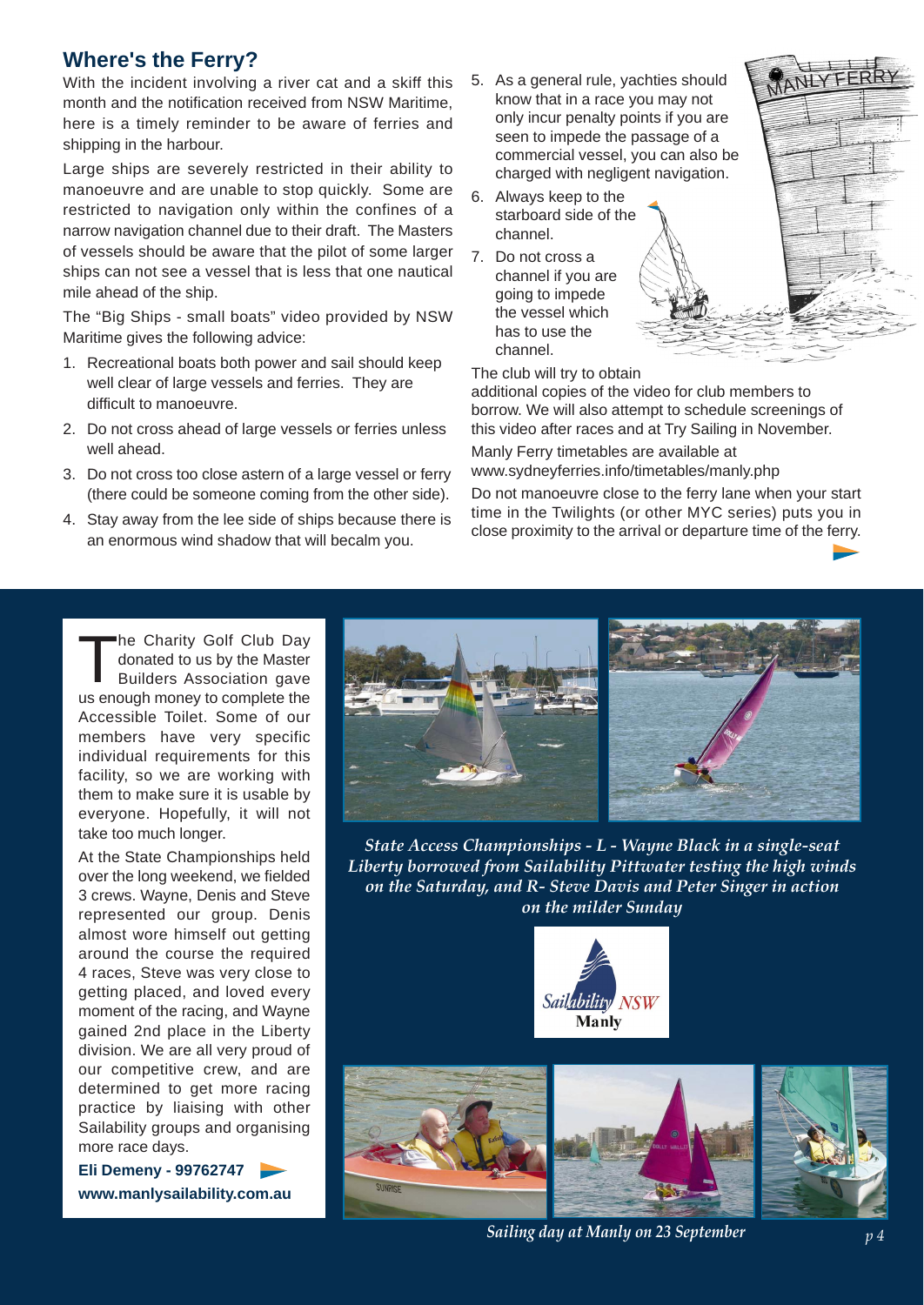#### **Cumberland Cup Activities- CBL WOTUN \$2,000**<br>
Unfortunately Race 1 of the CBL Series on 24 Sept., had Cumberland Cl **Worth \$2,000**

to be cancelled due to gale force winds gusting to 40 knots. The decision to abandon was reluctantly made after monitoring the wind conditions via the BOM site at Wedding Cake West and also directly at the starting line by the Principal Race Officer. The Race Director and Commodore confirmed the decision.

The following brave souls are congratulated for congregating around the starting line, hopeful of a start: Bokarra, Morna, Cape fear, Pacific Breeze and Good Intent. The remainder observed the conditions from afar.

For this race all 22 registered entrants will have one entry placed in the barrel. However the situation was discussed at the recent Sailing Committee Meeting and it was decided that for the remainder of the series, only starters will be entitled to an entry in the barrel. Additional entries for third, second and first place getters will remain as detailed in the club handbook. A notice of alteration to the sailing instructions will be posted on the Notice Board prior to Race 2.

Good sailing conditions have been requested for Race 2 on 22 October.

Cumberland Charter Yachts have provided brochures detailing their business and these are available at the clubhouse. Please circulate these brochures to any of your sailing mates who may be interested in a 'Whitsunday Sailing Experience'. **Howard Sullivan**

#### *Q & A*

*Q: You are beating up to the finish line, just ahead of the fleet, but it's very close - can you make the line OK or will you have to tack and lose your lead? You cross your fingers and stay on the same tack. The pinend buoy looks closer and closer, but you hold your nerve, and your bowsprit crosses the line. You hear the finish gun. Hooray, you have finished first! But before you have completely crossed the finish line, you hit the pin end buoy amidships. What do you do?*

- *A. Go back to your mooring and crack the champagne. You finished when your bowsprit crossed the finish line.*
- *B. Take a one turn penalty after you clear the finish line then go home.*
- *C. Go back to the on-course side, take a one turn penalty then go home.*
- *D. Go back until your boat is completely on the on-course side of the course then finish again, making sure you don't hit the buoy this time.*

#### **Answer**

- **A.** Sorry, you may have finished but you were still racing. You don't have to completely cross the finish line to finish (Rule 28.1) but until you do, you are still racing and can't touch the finishing buoy (Rule 31) without incurring a penalty. You failed to take the required penalty and will be scored DSQ.
- **B.** You remembered rule 31.1 and part of 31.2 but forgot to go back to the on-course side and forgot to re-finish. Same result as A
- **C.** Nearly made it! You took the correct penalty but still didn't re-finish. Same result as A.
- **D.** You got it. By going back to the on-course side and refinishing, you will have effectively taken your penalty turn as required by Rule 31.2. Your finish time will be the time you crossed the finish line for the second time, after returning to the on-course side. **Peter Wilkins**



#### **Want Some Really Good Racing? SIGN UP FOR THE MYC MINI REGATTAS.**

What happens in a Mini Regatta? It's held on two separate days, each consisting of 3 races. These races are made up of straight up and down courses. The ideal distance is one nautical mile.

It's not so important if you can't get the length, because you just go up and down another time. The beauty of this event is you work straight up to windward and then have a great square spinnaker run down. That is if you decide to fly a kite at all, as this is both a spinnaker and non-spinnaker regatta.

If you haven't sailed this type of format before, you have missed out.

It's short, intense, a lot of fun and sorts the men out from the boys,\*. If you blow the first start, you can try again in the next race.

It can be pretty exciting if you get to the bottom mark unprepared for a kite drop and you haven't worked out your upwind tactics. Not to mention if you brought the kite in on the wrong side for the next set.

All is not lost however, as soon after the last boat finishes the gun goes off for the next race. This offers you an opportunity to give it another go.

#### *If this kind of racing doesn't hone your skills, nothing will.*

Some short up and down practice runs would be advisable in the days leading up to the races. See the Race Entry Form in this newsletter and on the MYC web for more details. By the way, we have some great sponsors and excellent prizes to be handed out at the BBQ afterwards

If you find this all a bit daunting, there is probably a needlework exhibition on somewhere, or a lawn bowls championship you could watch on tele. If your keen to give it a go however, send in your Entry Form and keep the following dates open:

#### **November 12th - 06**

*Sort the Men out from the Boys Day # 1* **February 18th - 07** *Sort the Men out from the Boys Day # 2* **See you on the water! Love - Mad Dog** *gender non-specific no insult intended*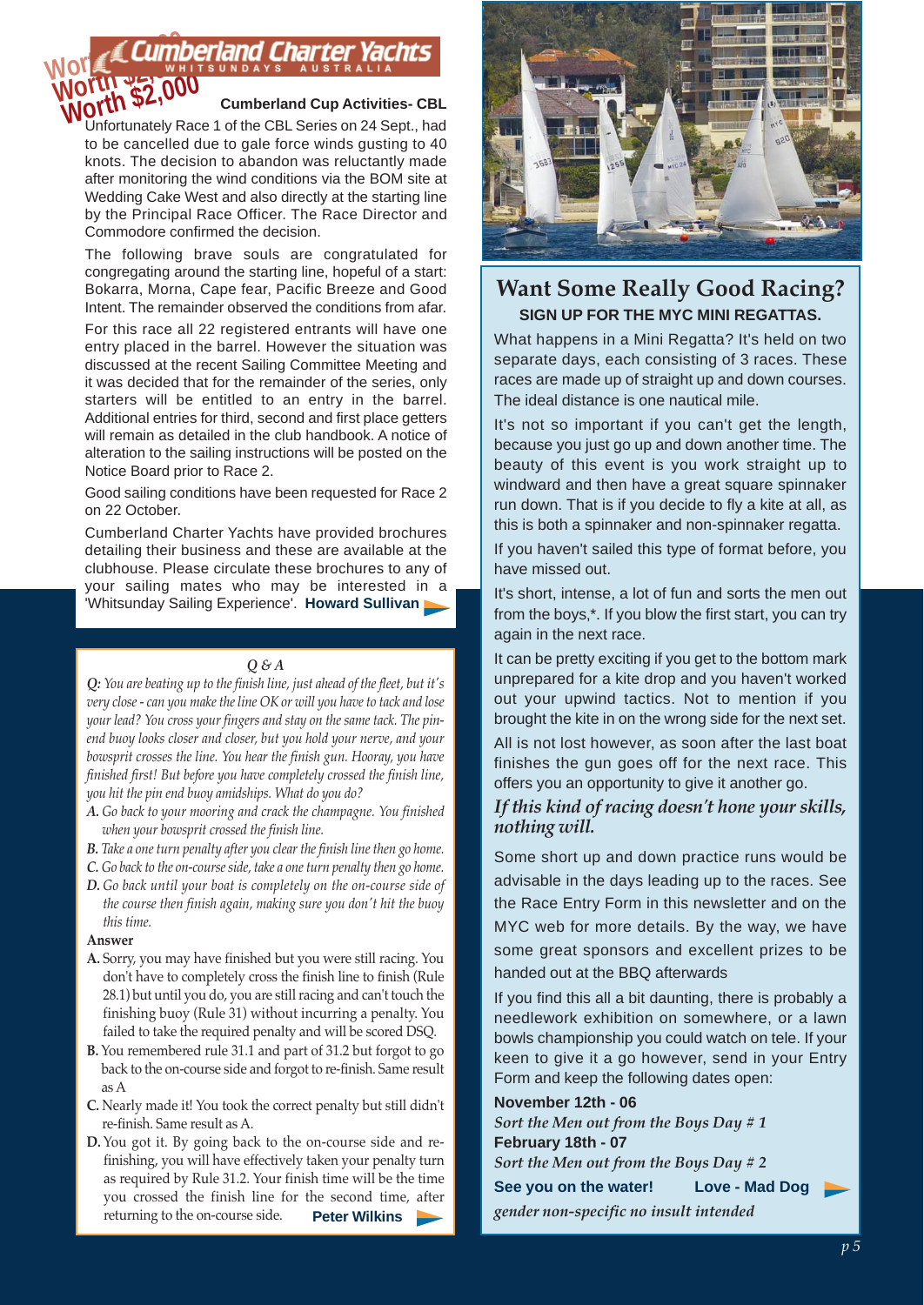

**A warm welcome to our new members**

**Donna Bruce** sailing on 'The Usual Suspects' (Northshore 33)

**Matthew Grant** sailing on 'Cape Fear' (Cape 35)

**Julian & Lenka McPherson** and **Ken & Emma Reid** - 'Okavanga Delta' (J24)

**Timothy Stewart** - 'Minder' (Triton 24)

**Paul Buckley** - looking to crew

**Richard Smith** - looking to crew

**Rickey Takhar** - looking to crew

#### **COMPUTER SAILING GAMES**

Want to brush up on your Racing Rules of Sailing while you are surfing the net? Have a look at: **http://game.finckh.net/indexe.htm**

It's a German site but has an English translation and has all levels of practical Q and A examples.

#### **Jim Nixon**

*Southerly Buster or should that be Sunday Buster?* Unfortunately we've had another one of those days where the wind gods are just not smiling on Manly Yacht Club. At about 12:10pm on Sunday a Southerly came through with a vengence gusting between 32 and 41 knots till about 15:45 where it abated to the high 20s for the rest of the afternoon, causing abandonment of race 2 of the Club Championship/Flotta Lauro series. Thank you once again to the Race Committee who turned up and took to the water before wisely abandoning the race. Thanks also to the Duty Boat for manning the radio and the computer to feed Peter with information from the Bureau of Meteorology. Next Club Championship/Flotta Lauro is scheduled for 29th October. Let's hope for favourable winds.



|               |          | Place Sail No Boat Name El/Time AHC Name |       |                               | RESULTS - OFFSHORE RACE 2 - THREE ISLANDS RACE Date:30/09/2006 Start Time: 11:05:00<br>Class |        | Score F/Time C/Time ET Ord |    |
|---------------|----------|------------------------------------------|-------|-------------------------------|----------------------------------------------------------------------------------------------|--------|----------------------------|----|
|               | 6776     | D/W/WAVES 3:47:12 1.059                  |       | Jim Thomas                    | First 40.7 1.0                                                                               |        | 14:52:12 4:00:36           | -1 |
| $\mathcal{P}$ | MYC5     | EOS.                                     |       | 4:50:42  0.838  BrianWilson   | Brittany Class 33 2.0 15:55:42 4:03:36 2                                                     |        |                            |    |
| DNF 127       |          | CARINYA IV                               | 0.865 |                               | Jim Nixon Swanson Carmen 30 7.0                                                              |        |                            |    |
|               | DNF 2090 | <b>MORNA</b>                             |       | 0.938 GregZyner Cavalier 35   |                                                                                              | 7.0    |                            |    |
|               | DNF 4863 | TWO CAN                                  |       | 0.965 StephenTeudt Masram 920 |                                                                                              | 7.0    |                            |    |
|               | DNF 8686 | <b>CROW BAR</b>                          |       | 0.950 Bruce Thomas Masram 940 |                                                                                              | Casual |                            |    |
|               | DNF MYC7 | <b>TEN SIXTY</b>                         |       | 0.965 PhilVidler Radford 10.6 |                                                                                              | Casual |                            |    |
|               |          | DNF MYC12 SAN TOY                        | 1.050 | GrahamRadford Radford 12      |                                                                                              | 7.0    |                            |    |
|               |          | DNC MYC32 P/BREEZE                       | 0.987 | Bruce Hitchman Farr 11.6      |                                                                                              | 8.0    |                            |    |



|        |                     | RACE 1 [17/09/2006] | <b>MYC Centreboard CC</b>                   |     |          |          |                                                                |       | CC <sub>1</sub>           |          |   |         |                |  |
|--------|---------------------|---------------------|---------------------------------------------|-----|----------|----------|----------------------------------------------------------------|-------|---------------------------|----------|---|---------|----------------|--|
|        |                     |                     | Place Sail No Boat Name Elapsd YS YS Cord T |     |          |          | Skipper                                                        |       | Class Score Fin Tim ETOrd |          |   |         |                |  |
|        | 156731              | Seanile             | 58:41:00                                    | 113 | 51:56:00 |          | I Cameron                                                      | Laser | 1                         | 14:58:41 | 2 |         |                |  |
| 2      | 275                 | Musashi             | 53:09:00                                    | 95  | 55:57:00 |          | V Morgan-Smith                                                 | 29er  | 2                         | 14:53:09 | 1 |         |                |  |
| 3      | 156769              | Rampage             | 1:04:02                                     | 113 | 56:40:00 |          | P Smith                                                        | Laser | 3                         | 15:04:02 | 3 |         |                |  |
| 4      | 123247              | Gumbaru             | 1:11:14                                     | 113 | 1:03:02  |          | H Fairweather                                                  | Laser | 4                         | 15:11:14 | 4 |         |                |  |
|        |                     |                     |                                             |     |          |          |                                                                |       |                           |          |   |         |                |  |
|        | <b>Point Score:</b> |                     | Centreboard SPS1/CC1-17/09/06               |     |          |          |                                                                |       |                           |          |   |         |                |  |
|        |                     |                     | Sail No Boat Name Class Helms Name          |     |          |          | Start Time Finish Time Elapsed Time Yardstick Adj time Placing |       |                           |          |   |         |                |  |
| 156731 | Seanile             |                     | Laser Jain Cameron                          |     |          | 14:00:00 | 14:58:41                                                       |       | 58.6833                   | 113.00   |   | 51.9322 | 1              |  |
| 156769 | Rampage             |                     | Laser Peta Smith                            |     |          | 14:00:00 | 15:04:02                                                       |       | 64.0333                   | 113.00   |   | 56.6667 | - 3            |  |
| 123247 | Gumbaru             |                     | Laser Helen Fairweather                     |     |          | 14:00:00 | 15:11:14                                                       |       | 71.2333                   | 113.00   |   | 63.0383 | $\overline{4}$ |  |
| 275    | Musashi             |                     | 29er Veronique Morgan-Smith                 |     |          | 14:00:00 | 14:53:09                                                       |       | 53.1500                   | 95.00    |   | 55.9474 | $\overline{2}$ |  |

|               | RACE 1 [24/09/2006]<br><b>Cumberland Charter Yachts</b> | MYC Cumberland Cup 2006-2007<br>MYC Cumberland Cup Race 1 |                        |                               | Division 1 Keel TOT HC results |            |
|---------------|---------------------------------------------------------|-----------------------------------------------------------|------------------------|-------------------------------|--------------------------------|------------|
|               |                                                         | Sail No Boat Name Elapsd AHC HC Cor'd T CHC Skipper       |                        | Class                         | Score Fin Tim ETOrd DidNot     |            |
| 1152          | Bokarra                                                 | 0.775                                                     | C Cameron              | Santana22                     |                                | <b>ABN</b> |
|               |                                                         |                                                           |                        |                               | 0                              |            |
| 1255          | Melody                                                  | 0.775                                                     | L Tofts                | SwansonDart                   | $\Omega$                       | ABN        |
| 2035          | Blu-e                                                   | 0.8                                                       |                        | C PaulSullivan Endeavour24Mk2 | $\Omega$                       | <b>ABN</b> |
| 2090          | Moma                                                    | 0.96                                                      | G Zyner                | Cavalier35                    | 0                              | <b>ABN</b> |
| 3683          | Ratty                                                   | 0.826                                                     | I Dennewald            | Northshore27                  | 0                              | <b>ABN</b> |
| 4617          | The Usual Suspects                                      | 0.889                                                     | K McKay                | Northshore33                  | 0                              | <b>ABN</b> |
| 5830          | Cheap Thrills                                           | 0.955                                                     | <b>B</b> Miflin        | Ross830                       | 0                              | ABN        |
| A73           | Top Odds                                                | 0.8                                                       | K Petersen             | Northshore27                  | 0                              | <b>ABN</b> |
|               | AUS147 Okavanga Delta                                   | 0.827                                                     | J McPherson            | J24                           | 0                              | ABN        |
| <b>KA16</b>   | Pam                                                     | 0.982                                                     | P McDonald             | International5.5              | 0                              | ABN        |
| <b>MH22</b>   | Cape Fear                                               | 1.09                                                      | M Grant                | Cape35                        | 0                              | <b>ABN</b> |
| MYC1          | Aussie Rules                                            | 0.816                                                     | G Scott                | Cavalier975                   | 0                              | ABN        |
| MYC3          | Big Blue Sailing 01                                     | 0.9                                                       | C Stockdale            | S80                           | 0                              | ABN        |
| MYC5          | Eos                                                     | 0.85                                                      | <b>B</b> Wilson        | BrittanySloop                 | 0                              | <b>ABN</b> |
| MYC9          | Beau Soleil                                             | 0.81                                                      | A BillSpence           | Cavalier <sub>28</sub>        | 0                              | ABN        |
|               | MYC12 San Toy                                           | 1.1                                                       | G Radford              | Radford12                     | 0                              | ABN        |
|               | MYC20 Manyana                                           | 0.805                                                     | D Fairclough           | Cole <sub>26</sub>            | 0                              | ABN        |
|               | MYC24 J-Curve                                           | 0.827                                                     | J AlanMcKay            | J24                           | 0                              | <b>ABN</b> |
|               | MYC32 Pacific Breeze                                    | 1.044                                                     | <b>B</b> Hitchman      | Farr11.6                      | 0                              | ABN        |
| MYC33 Lautrec |                                                         | 0.855                                                     | H LeeEbeling Passage33 |                               | 0                              | ABN        |
|               | MYC100 Shear Magic                                      | 0.975                                                     | R Steffens             | Adams10                       | 0                              | <b>ABN</b> |
|               | MYC820 Good Intent                                      | 0.805                                                     | P Bennell              | Clansman30                    | 0                              | <b>ABN</b> |

|   |              | RACE 1 [17/09/2006] MYC Club Championship 2006-2007       |      |               |            | Club Championship Race 1 Division 1 Keel TOT HC results |                |                            |                |            |
|---|--------------|-----------------------------------------------------------|------|---------------|------------|---------------------------------------------------------|----------------|----------------------------|----------------|------------|
|   |              | Place Sail No Boat Name Elapsd AHC HC Cor'd T CHC Skipper |      |               |            | Class                                                   | Score          | Fin Tim ETOrd DidNot       |                |            |
|   |              | AUS166 Slangivar 2:28:51 0.968 2:24:05 0.974              |      |               | S Lambie   | Soling                                                  |                | 15:43:51                   | 3              |            |
| 2 | 2090         | Morna 2:32:52 0.945 2:24:28 0.951                         |      |               | G Zvner    | Cavalier35                                              | $\overline{2}$ | 15:47:52                   | 4              |            |
| 3 |              | MYC7 Ten Sixty 2:34:09 0.96 2:27:59 0.96                  |      |               | P Vidler   | Radford10.6 3                                           |                | 15:49:09                   | 5              |            |
| 4 | 6776         | D/W/Waves 2:17:07 1.11 2:32:12 1.102                      |      |               | J Thomas   | BeneteauFirst40.7 4                                     |                | 15:32:07                   |                |            |
| 5 |              | MYC100 Shear Magic 2:36:15 0.975 2:32:21 0.968            |      |               | R Steffens | Adams10                                                 | 5              | 15:51:15                   | 6              |            |
| 6 |              | MYC12 San Tov 2:19:16 1.11                                |      | 2:34:35 1.098 | G Radford  | Radford12                                               | 6              | 15:34:16                   | $\overline{2}$ |            |
|   | DNC KA16 Pam |                                                           | 0.97 |               |            | P McDonald International 5.5 8                          |                |                            |                | <b>DNC</b> |
|   |              |                                                           |      |               |            |                                                         |                |                            |                |            |
|   |              | RACE 2 [8/10/2006] MYC Club Championship 2006-2007        |      |               |            |                                                         |                |                            |                |            |
|   |              |                                                           |      |               |            | Club Championship Race 2 Division 1 Keel TOT HC results |                |                            |                |            |
|   |              | Place Sail No Boat Name Elapsd AHC HC Cor'd T CHC Skipper |      |               |            | Class                                                   |                | Score Fin Tim ETOrd DidNot |                |            |

|                 |                        | Place Sail No Boat NameElapsd AHC HC Cor'd T CHC Skipper |                     | Class                         | Score Fin Tim ETOrd DidNot |  |
|-----------------|------------------------|----------------------------------------------------------|---------------------|-------------------------------|----------------------------|--|
| ABN 2090        | Morna                  | 0.951                                                    | G Zvner             | Cavalier35                    |                            |  |
| <b>ABN 6776</b> | D/W/Waves              | 1.102                                                    | J Thomas            | BeneteauFirst40.7 0           |                            |  |
|                 | ABN AUS166 Slangivar   | 0.974                                                    | S Lambie            | Solina                        |                            |  |
| ABN KA16        | Pam                    | 0.97                                                     |                     | P McDonald International5.5 0 |                            |  |
|                 | ABN MYC7 Ten Sixty     | 0.96                                                     | P Vidler            | Radford10.6                   |                            |  |
|                 | ABN MYC12 San Toy      | 1.098                                                    | G Radford Radford12 |                               |                            |  |
|                 | ABN MYC100 Shear Magic | 0.968                                                    | R Steffens          | Adams10                       |                            |  |
|                 |                        |                                                          |                     |                               |                            |  |

|                |      | RACE 1 [17/09/2006] MYC Flotta Lauro 2006-2007<br>MYC Flotta Lauro Race 1 |              |              |       |                                                | Division 2 Keel TOT HC results                 |                |                            |                |  |
|----------------|------|---------------------------------------------------------------------------|--------------|--------------|-------|------------------------------------------------|------------------------------------------------|----------------|----------------------------|----------------|--|
|                |      | Place Sail No Boat Name Elapsd AHC HC Cor'd T CHC Skipper                 |              |              |       |                                                | Class                                          |                | Score Fin Tim ETOrd DidNot |                |  |
|                | 1255 | Melodv                                                                    |              |              |       |                                                | 2:25:04 0.835 2:01:08 0.846 LTofts SwansonDart |                | 15:30:04                   | 5              |  |
| $\mathcal{P}$  |      | AUS160 Kaotic 2:10:05 0.94                                                |              | 2:02:17 0.95 |       | A Crothers                                     | J24                                            | $\overline{2}$ | 15:15:05                   | $\overline{2}$ |  |
| 3              | 127  |                                                                           |              |              |       | Carinya IV 2:08:17 0.995 2:07:38 0.995 J Nixon | SwansonCarmen303                               |                | 15:13:17                   |                |  |
| $\overline{4}$ | 3683 | Ratty                                                                     | 2:15:59 0.96 |              |       |                                                | 2:10:33 0.955   Dennewald Northshore27         | $\overline{4}$ | 15:20:59                   | 3              |  |
| 5              | MYC5 | Eos                                                                       | 2:16:45 0.98 | 2:14:01      | 0.968 | <b>B</b> Wilson                                | BrittanySloop                                  | 5              | 15:21:45                   | 4              |  |
| 6.             | 4617 | T/U/Suspects 2:50:03 0.97 2:44:57 0.958                                   |              |              |       | K McKav                                        | Northshore33                                   | 6              | 15:55:03                   | 6              |  |

| RACE 2 [8/10/2006]  |                   |               |       | MYC Flotta Lauro 2006-2007                                      |                 |     |                                         |                |   |                                          |       |
|---------------------|-------------------|---------------|-------|-----------------------------------------------------------------|-----------------|-----|-----------------------------------------|----------------|---|------------------------------------------|-------|
| Flotta Lauro Race 2 |                   |               |       | Place Sail No Boat Name Elapsd AHC HC Cor'd T CHC Skipper       |                 |     | Division 2 Keel TOT HC results<br>Class |                |   | Score Fin Tim ETOrd DidNot               |       |
| ABN 127             | Carinva IV        |               | 0.995 |                                                                 | J Nixon         |     | SwansonCarmen300                        |                |   |                                          | ABN   |
| ABN 1255            | Melody            |               | 0.846 |                                                                 | $L$ Tofts       |     | SwansonDart                             | $\overline{0}$ |   |                                          | ABN   |
| ABN 3683            | Ratty             |               | 0.955 |                                                                 |                 |     | I Dennewald Northshore27                | $\overline{0}$ |   |                                          | ABN   |
| ABN 4617            | T/U/Suspects      |               | 0.958 |                                                                 | K McKav         |     | Northshore33                            | $^{\circ}$     |   |                                          | ABN   |
| ABN AUS160 Kaotic   |                   |               | 0.95  |                                                                 | A Crothers      |     | J24                                     | 0              |   |                                          | ABN   |
| ABN MYC3            | B/Blue Sailing 01 |               | 1     |                                                                 | C Stockdale S80 |     |                                         |                |   |                                          | ABN   |
| ABN MYC5 Eos        |                   |               | 0.968 |                                                                 | B Wilson        |     | BrittanySloop                           | 0              |   |                                          | ABN   |
|                     |                   |               |       |                                                                 |                 |     |                                         |                |   |                                          |       |
|                     |                   |               |       |                                                                 |                 |     |                                         |                |   |                                          |       |
|                     |                   |               |       | RACE 1 [17/09/2006] MYC Centreboard SPS                         |                 |     | SPS 1                                   |                |   | <b>Division 3 Mixed Class HC results</b> |       |
|                     |                   |               |       | Place Sail No Boat Name Elapsd AHC YS HC Cor'd TBCH CHC Skipper |                 |     |                                         |                |   | Class Score Fin Tim                      | ETOrd |
| 275                 | Musashi           | 53:09:00 0.9  |       | 95<br>50:21:00                                                  |                 |     | 0.912 0.903 V Morgan-Smith 29er         |                | 1 | 14:53:09                                 |       |
| $\overline{2}$      | 156769 Rampage    | $1:04:02$ 0.9 |       | 113 51:00:00                                                    | 0.9             | 0.9 | P Smith                                 | Laser          | 2 | 15:04:02                                 | 3     |

|  | RACE 2 [24/09/2006] MYC Centreboard SPS<br>Place Sail No Boat Name Elapsd AHC YS HC Cor'd TBCH CHC Skipper Class Score Fin Tim ETOrd |           |  | SPS 2 Division 3 Mixed Class HC results |       |                |  |
|--|--------------------------------------------------------------------------------------------------------------------------------------|-----------|--|-----------------------------------------|-------|----------------|--|
|  | ABN 275 Musashi                                                                                                                      | 0.903 95  |  | V Morgan-Smith 29er                     |       |                |  |
|  | ABN 123247 Gumbaru                                                                                                                   | 0.84 113  |  | H Fairweather                           | Laser | $\overline{0}$ |  |
|  | ABN 156731 Seanile                                                                                                                   | 0.996 113 |  | I Cameron                               | Laser | $\Omega$       |  |
|  | ABN 156769 Rampage                                                                                                                   | $0.9$ 113 |  | P Smith                                 | Laser | $\Omega$       |  |

3 156731 Seanile 58:41:00 1 113 51:56:00 0.982 0.996 I Cameron Laser 3 14:58:41 2 4 123247 Gumbaru 1:11:14 0.85 113 53:35:00 0.809 0.84 H Fairweather Laser 4 15:11:14 4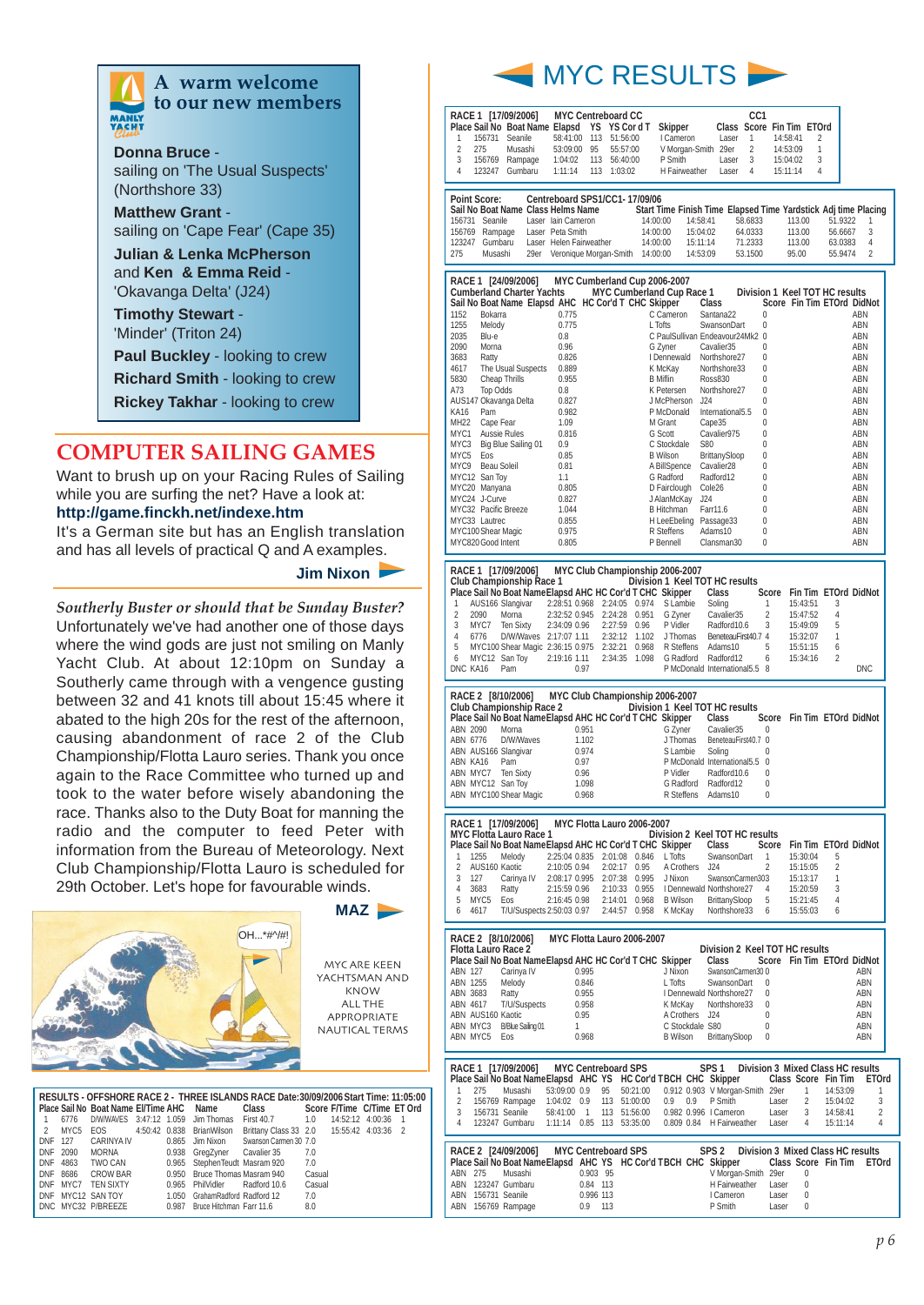#### **Spinnaker Course**

The Big Blue Sailing School is scheduling a spinnaker course on Saturday 21st and Saturday 28th of October. The two lessons of three hours are perfect for those of you who want to get more involved with racing this year. If you are going to become part of a racing crew you need to know how to handle a spinnaker and just as importantly handle all the terminology that goes with "flying the kite". The course is also a good idea for crew who are already racing, but want to fine tune their skills. Course Costs \$290 per person.

We can also do the course for your entire crew on your own boat, on a date of your choosing, to ensure everyone is in sync and give you that extra edge this season.

For those of you who want to get your YA Competent Crew Certificate, we are running the Competent Crew Theory Course and Exam in early November, Four Hours of Theory, a Night Sail and the Exam will get your YA Competent Crew Certificate and Logbook. Sign up now for \$260!

And what about the Christmas Get-together? Sit back and let someone else worry about the driving. Whatever it is; Christmas, birthday, hen/bucks or Office Party, why not take up our match racing challenge? We have two identical boats to match race against each other, with our professional race skippers on board you and your friends are the crew. Race as hard or as easy as you like, you set the challenge! Prices start from \$110 per person. Spectator craft available. Catering options available. iche big buue

*See you on the water!* **The Big Blue Team: www.thebigblue.com.au/course.htm**

| <b>MANLY</b><br><b>YACHI</b>                                | <b>Mini Regatta Race Entry 2006/2007</b><br>(Race entries & fees are to be delivered to the MYC Office at least one day prior to racing)<br>East Esplanade, MANLY (foot of Wood Street)   East Shore, MANLY COVE   27MHz - 94   VHF - 72<br>P.O. Box 22, MANLY NSW 1655   Ph 02 9977 4949   Fax: 02 9977 3573   Website: www.myc.org.au |                       |                 |                                   |                                     |
|-------------------------------------------------------------|-----------------------------------------------------------------------------------------------------------------------------------------------------------------------------------------------------------------------------------------------------------------------------------------------------------------------------------------|-----------------------|-----------------|-----------------------------------|-------------------------------------|
|                                                             |                                                                                                                                                                                                                                                                                                                                         |                       |                 |                                   |                                     |
|                                                             |                                                                                                                                                                                                                                                                                                                                         |                       |                 |                                   |                                     |
|                                                             |                                                                                                                                                                                                                                                                                                                                         |                       |                 |                                   |                                     |
|                                                             |                                                                                                                                                                                                                                                                                                                                         |                       |                 |                                   |                                     |
|                                                             |                                                                                                                                                                                                                                                                                                                                         |                       |                 |                                   |                                     |
|                                                             |                                                                                                                                                                                                                                                                                                                                         |                       |                 |                                   |                                     |
| <b>SERIES/RACE ENTRY</b><br>(Tick)<br>_ Mini Regatta Series |                                                                                                                                                                                                                                                                                                                                         | <b>NOMINATED HELM</b> | <b>MYA CLUB</b> | <b>SPINNAKER</b><br>(Tick)<br>Yes | <b>FEE</b><br>(incl GST)<br>\$35.00 |
|                                                             |                                                                                                                                                                                                                                                                                                                                         |                       |                 |                                   | \$20.00                             |

(Separate entry forms available at MYC Office/Website for all other individual race events)

**ATTACHED:** For the boat listed above, I/We have previously made available to the MYC Office **or** I/We have now attached to this entry form a current and valid copy of **both** an Equipment Compliance Certificate (CAT1-7) **and** a Certificate of Currency (Insurance Policy) incorporating Public Liability Insurance  $\overline{of}$  a minimum \$10 million.

**NOMINATED HELM/CREW ELIGIBILITY**: The 'Nominated Helm' must be a YA and/or MYA Club member. Individual crew who sail in more than three (3) races in any one sailing season must be a YA and/or MYA Club member. It is the responsibility of the 'Nominated Helm' to ensure that all crew for each race comply with this prescription. **YA**=Yachting Australia. **MYA CLUB**=Member Club of a State/Territory Yachting Authority.

**RESPONSIBILITY**: All those taking part in any race understand that they do so at their own risk and responsibility. Manly Yacht Club and its respective officers, employees, volunteers, and members, accept no liability for any injury, loss, or damage that may be suffered by any competitor, prior to, during, or after any race.

**DECLARATION:** I/We agree to be bound by the Racing Rules of Sailing of the ISAF; the prescriptions/special regulations of the YA; the Notice of Race and the Sailing Instructions as published by the Manly Yacht Club; and all other rules that govern these races. I/We acknowledge that it is my/our sole responsibility to decide whether or not to start or continue any race.

|                               |                                                                                                                            |  |  |  | <b>PAYMENT METHOD (Tick) CASH CHEQUE BANKCARD VISA MASTER CARD</b>                                                                                                           |                |  |  |  |  |  |  |
|-------------------------------|----------------------------------------------------------------------------------------------------------------------------|--|--|--|------------------------------------------------------------------------------------------------------------------------------------------------------------------------------|----------------|--|--|--|--|--|--|
|                               |                                                                                                                            |  |  |  |                                                                                                                                                                              |                |  |  |  |  |  |  |
|                               |                                                                                                                            |  |  |  |                                                                                                                                                                              |                |  |  |  |  |  |  |
| (PLEASE PRINT CLEARLY)        |                                                                                                                            |  |  |  |                                                                                                                                                                              |                |  |  |  |  |  |  |
|                               |                                                                                                                            |  |  |  |                                                                                                                                                                              |                |  |  |  |  |  |  |
| <b>By Mail:</b><br>In Person: | Manly Yacht Club, P.O Box 22, MANLY NSW 1655<br><b>By Fax: 02 9977 3573</b><br>East Esplanade, Manly (foot of Wood Street) |  |  |  |                                                                                                                                                                              |                |  |  |  |  |  |  |
|                               |                                                                                                                            |  |  |  | Office Hours (only on race days): 11:00-18:00 (Sundays) or 17:00-19:00 (Twilight Fridays)<br>Entries may also be left in downstairs mailbox at anytime (on lower entry door) | n <sub>7</sub> |  |  |  |  |  |  |